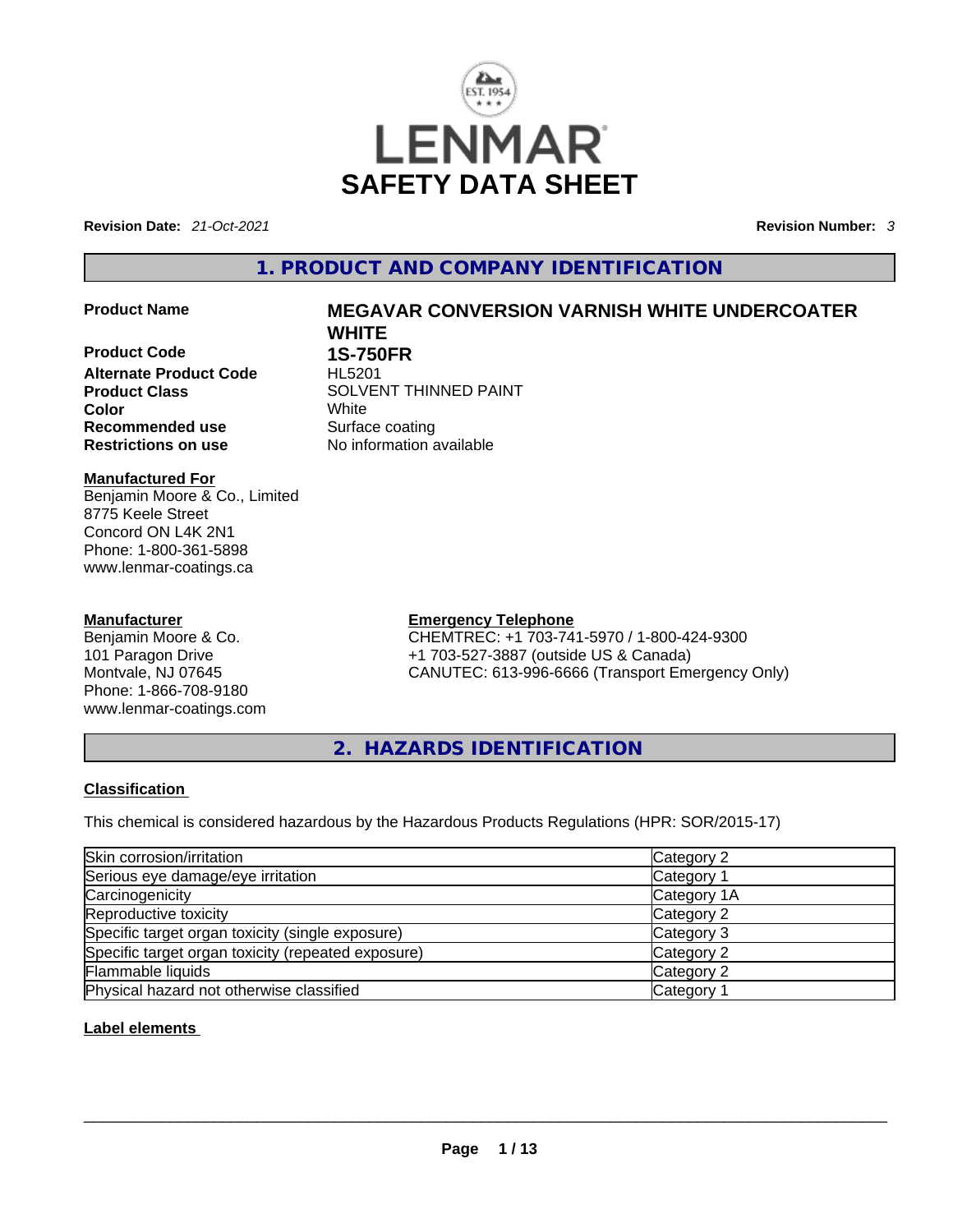#### **Danger**

**Hazard statements** Causes skin irritation Causes serious eye damage May cause cancer Suspected of damaging fertility or the unborn child May cause drowsiness or dizziness May cause damage to organs through prolonged or repeated exposure Highly flammable liquid and vapor Reactive flammable material



**Appearance** liquid **Odor** solvent

#### **Precautionary Statements - Prevention**

Obtain special instructions before use Do not handle until all safety precautions have been read and understood Use personal protective equipment as required Wash face, hands and any exposed skin thoroughly after handling Do not breathe dust/fume/gas/mist/vapors/spray Use only outdoors or in a well-ventilated area Keep away from heat, hot surfaces, sparks, open flames and other ignition sources. No smoking Keep container tightly closed Ground/bond container and receiving equipment Use explosion-proof electrical/ventilating/lighting/equipment Use only non-sparking tools Take precautionary measures against static discharge Keep cool

## **Precautionary Statements - Response**

IF exposed or concerned: Get medical advice/attention

**Eyes**

IF IN EYES: Rinse cautiously with water forseveral minutes. Remove contact lenses, if present and easy to do. Continue rinsing

Immediately call a POISON CENTER or doctor/physician

**Skin**

If skin irritation occurs: Get medical advice/attention

IF ON SKIN (or hair): Remove/Take off immediately all contaminated clothing. Rinse skin with water/shower Wash contaminated clothing before reuse

#### **Inhalation**

IF INHALED: Remove victim to fresh air and keep at rest in a position comfortable for breathing

#### **Fire**

In case of fire: Use CO2, dry chemical, or foam for extinction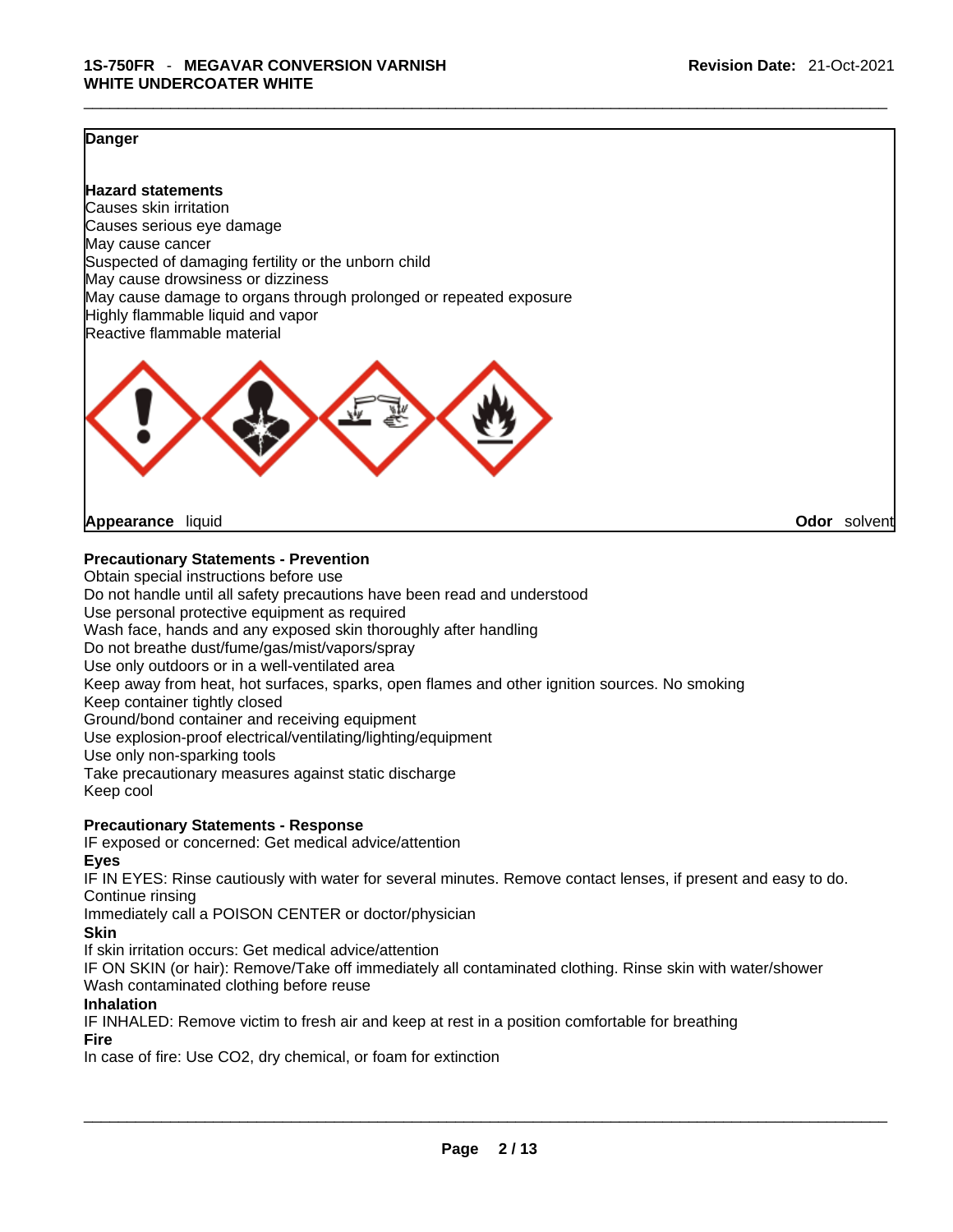### **Precautionary Statements - Storage**

Store locked up Store in a well-ventilated place. Keep container tightly closed

#### **Precautionary Statements - Disposal**

Dispose of contents/container to an approved waste disposal plant

#### **Other information**

No information available

 **IMPORTANT:** Designed to be mixed with other components. Mixture will have hazards of all components. Before opening packages, read all warning labels. Follow all precautions.

# **3. COMPOSITION INFORMATION ON COMPONENTS**

| <b>Chemical name</b> | CAS No.    | Weight-%      | Hazardous Material<br>registry number<br>(HMIRA registry #) | Date HMIRA filed and<br>Information Review Act date exemption granted<br>(if applicable) |
|----------------------|------------|---------------|-------------------------------------------------------------|------------------------------------------------------------------------------------------|
| Talc                 | 14807-96-6 | $10 - 30%$    |                                                             |                                                                                          |
| Titanium dioxide     | 13463-67-7 | $5 - 10%$     |                                                             | ۰                                                                                        |
| n-Butyl acetate      | 123-86-4   | $5 - 10%$     |                                                             |                                                                                          |
| Isobutyl alcohol     | 78-83-1    | $5 - 10%$     |                                                             |                                                                                          |
| Ethanol              | 64-17-5    | $3 - 7%$      |                                                             |                                                                                          |
| Acetone              | 67-64-1    | $3 - 7%$      |                                                             |                                                                                          |
| Ethyl acetate        | 141-78-6   | - 5%          |                                                             |                                                                                          |
| Xylene               | 1330-20-7  | - 5%          |                                                             |                                                                                          |
| cellulose, nitrate   | 9004-70-0  | - 5%          |                                                             |                                                                                          |
| Isopropyl alcohol    | 67-63-0    | - 5%          |                                                             |                                                                                          |
| Toluene              | 108-88-3   | - 5%          |                                                             |                                                                                          |
| Ethyl benzene        | 100-41-4   | $0.5 - 1%$    |                                                             |                                                                                          |
| Silica, crystalline  | 14808-60-7 | $0.25 - 0.5%$ | $\overline{\phantom{a}}$                                    | -                                                                                        |

**Confidential Business Information note**

г

\*The exact percentage (concentration) of composition has been withheld as a trade secret

|                       | 4. FIRST AID MEASURES                                                                                                                                                                      |
|-----------------------|--------------------------------------------------------------------------------------------------------------------------------------------------------------------------------------------|
| <b>General Advice</b> | If symptoms persist, call a physician. Show this safety data<br>sheet to the doctor in attendance.                                                                                         |
| <b>Eye Contact</b>    | Immediate medical attention is required. Immediately flush<br>with plenty of water. After initial flushing, remove any<br>contact lenses and continue flushing for at least 15<br>minutes. |
| <b>Skin Contact</b>   | Wash off immediately with soap and plenty of water<br>removing all contaminated clothes and shoes. If skin<br>irritation persists, call a physician.                                       |
| <b>Inhalation</b>     | Move to fresh air. If symptoms persist, call a physician.                                                                                                                                  |
|                       |                                                                                                                                                                                            |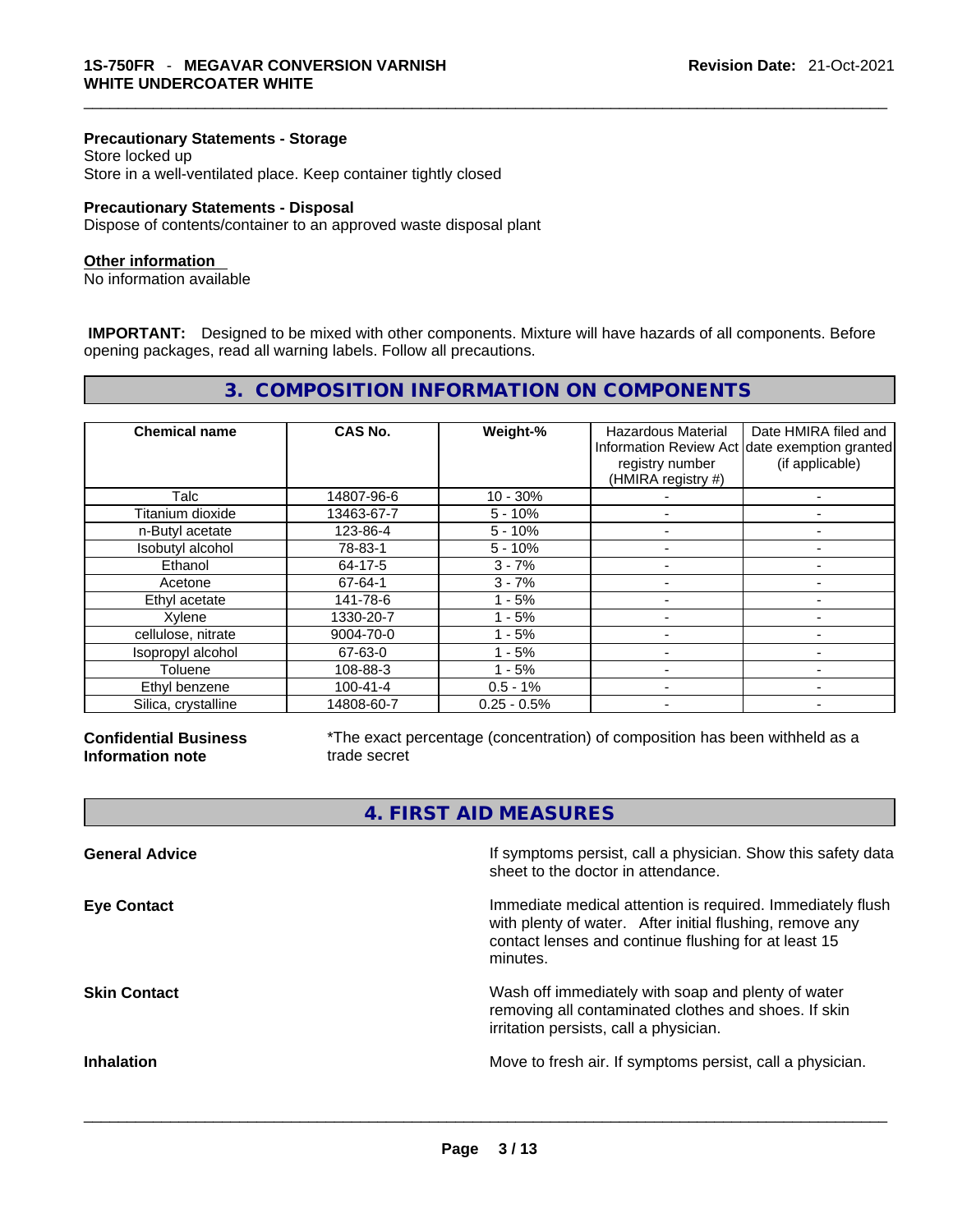If not breathing, give artificial respiration. Call a physician immediately.

**Ingestion Ingestion Ingestion Clean mouth with water and afterwards drink plenty of** water. Do not induce vomiting without medical advice. Never give anything by mouth to an unconscious person. Consult a physician.

**Protection Of First-Aiders Exercise 2018** Use personal protective equipment.

**Most Important Symptoms/Effects** No information available.

**Notes To Physician Treat symptomatically.** 

| 5. FIRE-FIGHTING MEASURES |
|---------------------------|
|---------------------------|

| <b>Flammable Properties</b>                                                      | Vapors may travel considerable distance to a source of<br>ignition and flash back. Vapors may cause flash fire.                                                                                                                                                                                |
|----------------------------------------------------------------------------------|------------------------------------------------------------------------------------------------------------------------------------------------------------------------------------------------------------------------------------------------------------------------------------------------|
| <b>Suitable Extinguishing Media</b>                                              | Foam, dry powder or water. Use extinguishing measures<br>that are appropriate to local circumstances and the<br>surrounding environment.                                                                                                                                                       |
| Protective equipment and precautions for firefighters                            | As in any fire, wear self-contained breathing apparatus<br>pressure-demand, MSHA/NIOSH (approved or equivalent)<br>and full protective gear.                                                                                                                                                   |
| <b>Hazardous combustion products</b>                                             | Burning may result in carbon dioxide, carbon monoxide<br>and other combustion products of varying composition<br>which may be toxic and/or irritating.                                                                                                                                         |
| <b>Specific Hazards Arising From The Chemical</b>                                | Flammable. Flash back possible over considerable<br>distance. Keep product and empty container away from<br>heat and sources of ignition. Closed containers may<br>rupture if exposed to fire or extreme heat. Thermal<br>decomposition can lead to release of irritating gases and<br>vapors. |
| Sensitivity to mechanical impact                                                 | No                                                                                                                                                                                                                                                                                             |
| Sensitivity to static discharge                                                  | Yes                                                                                                                                                                                                                                                                                            |
| <b>Flash Point Data</b><br>Flash point (°F)<br>Flash Point (°C)<br><b>Method</b> | 30<br>-1<br><b>PMCC</b>                                                                                                                                                                                                                                                                        |
| <b>Flammability Limits In Air</b>                                                |                                                                                                                                                                                                                                                                                                |
| Lower flammability limit:<br><b>Upper flammability limit:</b>                    | Not available<br>Not available                                                                                                                                                                                                                                                                 |
| Health: 2<br><b>Flammability: 3</b><br><b>NFPA</b>                               | <b>Instability: 1</b><br><b>Special: Not Applicable</b>                                                                                                                                                                                                                                        |
|                                                                                  |                                                                                                                                                                                                                                                                                                |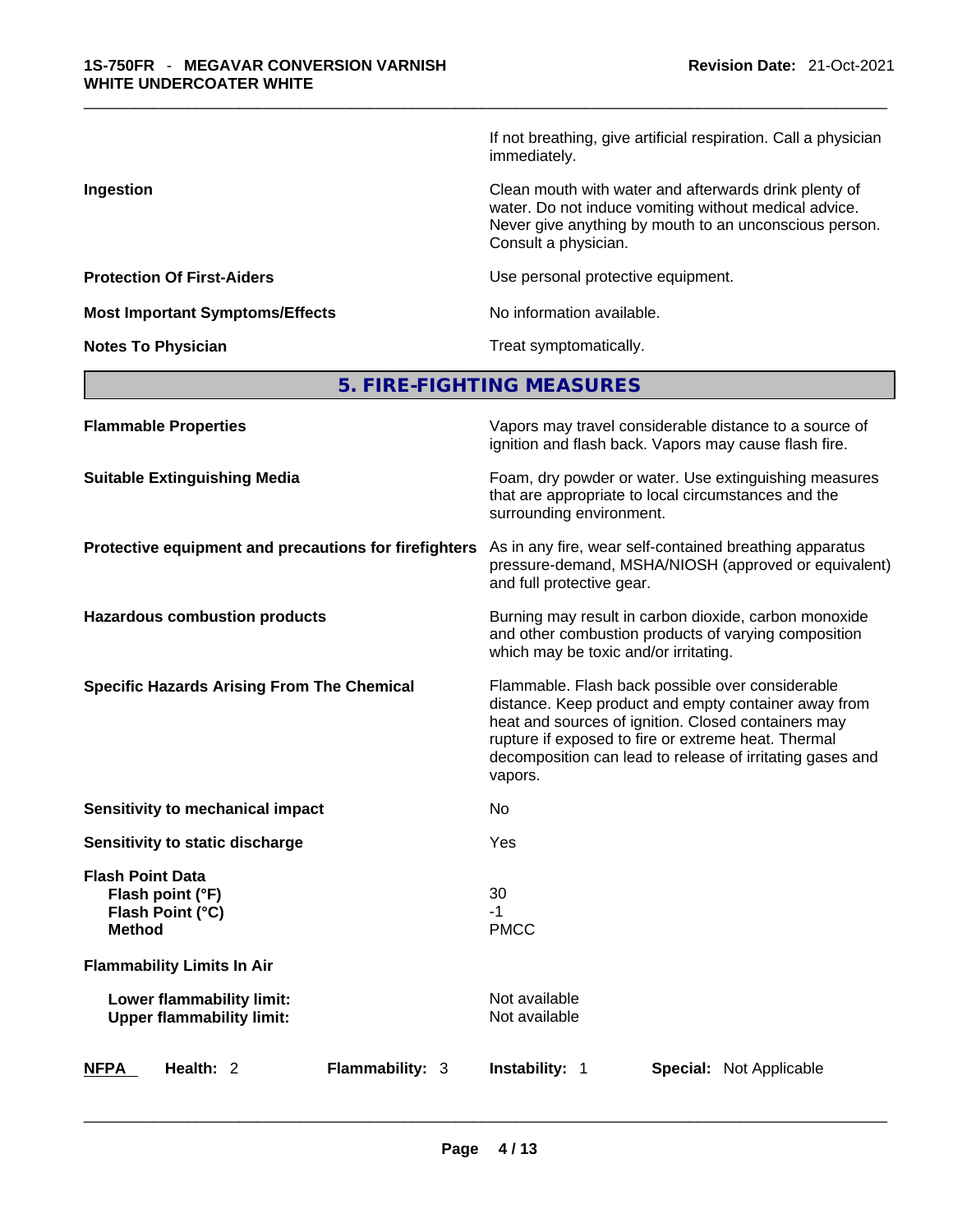#### **NFPA Legend**

- 0 Not Hazardous
- 1 Slightly
- 2 Moderate
- 3 High
- 4 Severe

*The ratings assigned are only suggested ratings, the contractor/employer has ultimate responsibilities for NFPA ratings where this system is used.* 

*Additional information regarding the NFPA rating system is available from the National Fire Protection Agency (NFPA) at www.nfpa.org.* 

#### **6. ACCIDENTAL RELEASE MEASURES**

| <b>Personal Precautions</b>      | Remove all sources of ignition. Take precautions to<br>prevent flashback. Ground and bond all containers and<br>handling equipment. Take precautionary measures against<br>static discharges. Ensure adequate ventilation. Avoid<br>contact with skin, eyes and clothing. Use personal<br>protective equipment.  |
|----------------------------------|------------------------------------------------------------------------------------------------------------------------------------------------------------------------------------------------------------------------------------------------------------------------------------------------------------------|
| <b>Other Information</b>         | Prevent further leakage or spillage if safe to do so. Do not<br>allow material to contaminate ground water system.<br>Prevent product from entering drains. Do not flush into<br>surface water or sanitary sewer system. Local authorities<br>should be advised if significant spillages cannot be<br>contained. |
| <b>Environmental precautions</b> | See Section 12 for additional Ecological Information.                                                                                                                                                                                                                                                            |
| <b>Methods for Cleaning Up</b>   | Dam up. Soak up with inert absorbent material. Use a<br>non-sparking or explosion proof means to transfer material<br>to a sealed, appropriate container for disposal. Clean<br>contaminated surface thoroughly.                                                                                                 |
|                                  | 7. HANDLING AND STORAGE                                                                                                                                                                                                                                                                                          |
| <b>Handling</b>                  | Avoid contact with skin, eyes and clothing. Wear personal<br>protective equipment. Do not breathe vapors or spray mist.<br>Use only in ventilated areas. Prevent vapor build-up by<br>providing adequate ventilation during and after use.                                                                       |

Take precautionary measures against static discharges. To avoid ignition of vapors by static electricity discharge, all metal parts of the equipment must be grounded. Keep away from heat, sparks and flame. Do not smoke. Extinguish all flames and pilot lights, and turn off stoves, heaters, electric motors and other sources of ignition during use and until all vapors are gone. Ignition and/or flash back may occur.

**Storage Keep containers tightly closed in a dry, cool and get a dry and storage Keep containers tightly closed in a dry, cool and** well-ventilated place. Keep away from heat. Keep away from open flames, hot surfaces and sources of ignition.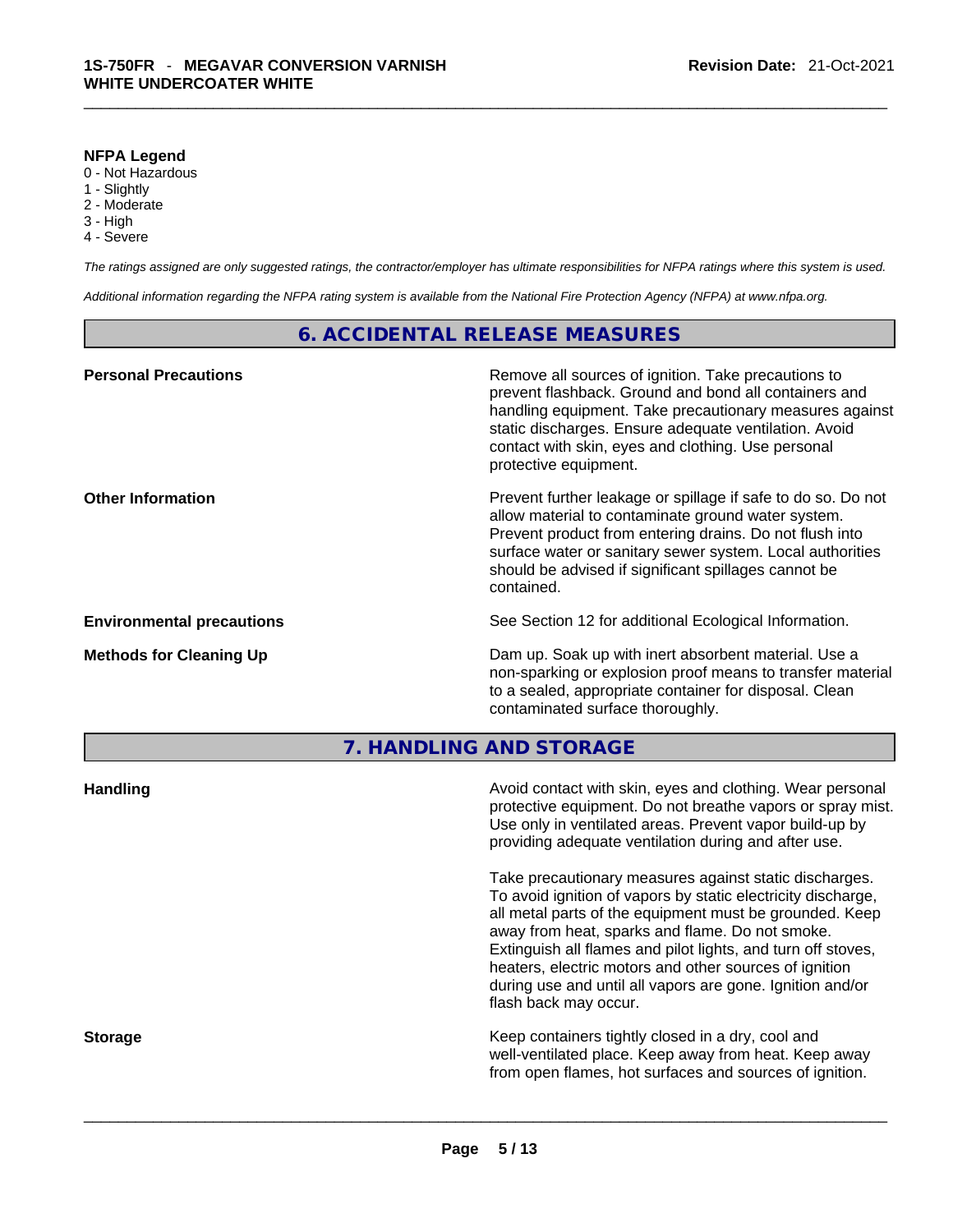Keep in properly labeled containers. Keep out of the reach of children.

**Incompatible Materials Incompatible Materials Incompatible with strong acids and bases and strong** oxidizing agents.

# **8. EXPOSURE CONTROLS/PERSONAL PROTECTION**

#### **Exposure Limits**

| <b>Chemical name</b> | <b>ACGIH TLV</b>             | <b>Alberta</b>                  | <b>British Columbia</b>         | Ontario                        | Quebec                          |
|----------------------|------------------------------|---------------------------------|---------------------------------|--------------------------------|---------------------------------|
| Talc                 | TWA: $2 \text{ mq/m}^3$      | $2$ mg/m <sup>3</sup> - TWA     | $2$ mg/m <sup>3</sup> - TWA     | $2$ mg/m <sup>3</sup> - TWA    | 3 mg/m <sup>3</sup> - TWAEV     |
|                      | particulate matter           |                                 |                                 |                                |                                 |
|                      | containing no                |                                 |                                 |                                |                                 |
|                      | asbestos and <1%             |                                 |                                 |                                |                                 |
|                      | crystalline silica.          |                                 |                                 |                                |                                 |
|                      | respirable particulate       |                                 |                                 |                                |                                 |
|                      | matter                       |                                 |                                 |                                |                                 |
| Titanium dioxide     | TWA: 10 mg/m <sup>3</sup>    | 10 mg/m $3$ - TWA               | 10 mg/m $3$ - TWA               | 10 mg/m $3$ - TWA              | 10 mg/m <sup>3</sup> - TWAEV    |
|                      |                              |                                 | $3$ mg/m $3$ - TWA              |                                |                                 |
| n-Butyl acetate      | STEL: 150 ppm                | 150 ppm - TWA                   | 20 ppm - TWA                    | $150$ ppm - TWA                | 150 ppm - TWAEV                 |
|                      | TWA: 50 ppm                  | 713 mg/m $3$ - TWA              |                                 | 200 ppm - STEL                 | 713 mg/m <sup>3</sup> - TWAEV   |
|                      |                              | 200 ppm - STEL                  |                                 |                                | 200 ppm - STEV                  |
|                      |                              | 950 mg/m <sup>3</sup> - STEL    |                                 |                                | 950 mg/m <sup>3</sup> - STEV    |
| Isobutyl alcohol     | TWA: 50 ppm                  | 50 ppm - TWA                    | 50 ppm - TWA                    | 50 ppm - TWA                   | 50 ppm - TWAEV                  |
|                      |                              | 152 mg/m <sup>3</sup> - TWA     |                                 |                                | 152 mg/m <sup>3</sup> - TWAEV   |
| Ethanol              | STEL: 1000 ppm               | 1000 ppm - TWA                  | 1000 ppm - STEL                 | 1000 ppm - STEL                | 1000 ppm - TWAEV                |
|                      |                              | 1880 mg/m <sup>3</sup> - TWA    |                                 |                                | 1880 mg/m <sup>3</sup> - TWAEV  |
| Acetone              | STEL: 500 ppm                | 500 ppm - TWA                   | 250 ppm - TWA                   | 250 ppm - TWA                  | 500 ppm - TWAEV                 |
|                      | TWA: 250 ppm                 | 1200 mg/m <sup>3</sup> - TWA    | 500 ppm - STEL                  | 500 ppm - STEL                 | 1190 mg/m <sup>3</sup> - TWAEV  |
|                      |                              | 750 ppm - STEL                  |                                 |                                | 1000 ppm - STEV                 |
|                      |                              | 1800 mg/m <sup>3</sup> - STEL   |                                 |                                | 2380 mg/m <sup>3</sup> - STEV   |
| Ethyl acetate        | TWA: 400 ppm                 | 400 ppm - TWA                   | 150 ppm - TWA                   | 400 ppm - TWA                  | 400 ppm - TWAEV                 |
|                      |                              | 1440 mg/m <sup>3</sup> - TWA    |                                 |                                | 1440 mg/m <sup>3</sup> - TWAEV  |
| Xylene               | STEL: 150 ppm                | 100 ppm - TWA                   | 100 ppm - TWA                   | 100 ppm - TWA                  | 100 ppm - TWAEV                 |
|                      | TWA: 100 ppm                 | 434 mg/m <sup>3</sup> - TWA     | 150 ppm - STEL                  | 150 ppm - STEL                 | 434 mg/m <sup>3</sup> - TWAEV   |
|                      |                              | 150 ppm - STEL                  |                                 |                                | 150 ppm - STEV                  |
|                      |                              | 651 mg/m <sup>3</sup> - STEL    |                                 |                                | 651 mg/m <sup>3</sup> - STEV    |
| Isopropyl alcohol    | STEL: 400 ppm                | 200 ppm - TWA                   | 200 ppm - TWA                   | 200 ppm - TWA                  | 400 ppm - TWAEV                 |
|                      | TWA: 200 ppm                 | 492 mg/m <sup>3</sup> - TWA     | 400 ppm - STEL                  | 400 ppm - STEL                 | 985 mg/m <sup>3</sup> - TWAEV   |
|                      |                              | 400 ppm - STEL                  |                                 |                                | 500 ppm - STEV                  |
|                      |                              | 984 mg/m <sup>3</sup> - STEL    |                                 |                                | 1230 mg/m <sup>3</sup> - STEV   |
| Toluene              | TWA: 20 ppm                  | 50 ppm - TWA                    | 20 ppm - TWA                    | 20 ppm - TWA                   | 50 ppm - TWAEV                  |
|                      |                              | 188 mg/m <sup>3</sup> - TWA     | Adverse reproductive            |                                | 188 mg/m <sup>3</sup> - TWAEV   |
|                      |                              | Substance may be                | effect                          |                                | Skin absorption can             |
|                      |                              | readily absorbed                |                                 |                                | contribute to overall           |
|                      |                              | through intact skin             |                                 |                                | exposure.                       |
| Ethyl benzene        | TWA: 20 ppm                  | 100 ppm - TWA                   | 20 ppm - TWA                    | 20 ppm - TWA                   | 100 ppm - TWAEV                 |
|                      |                              | 434 mg/m <sup>3</sup> - TWA     |                                 |                                | 434 mg/m <sup>3</sup> - TWAEV   |
|                      |                              | 125 ppm - STEL                  |                                 |                                | 125 ppm - STEV                  |
|                      |                              | 543 mg/m <sup>3</sup> - STEL    |                                 |                                | 543 mg/m <sup>3</sup> - STEV    |
| Silica, crystalline  | TWA: 0.025 mg/m <sup>3</sup> | $0.025$ mg/m <sup>3</sup> - TWA | $0.025$ mg/m <sup>3</sup> - TWA | $0.10$ mg/m <sup>3</sup> - TWA | $0.1$ mg/m <sup>3</sup> - TWAEV |
|                      | respirable particulate       |                                 |                                 |                                |                                 |
|                      | matter                       |                                 |                                 |                                |                                 |
|                      |                              |                                 |                                 |                                |                                 |

#### **Legend**

ACGIH - American Conference of Governmental Industrial Hygienists

Alberta - Alberta Occupational Exposure Limits

British Columbia - British Columbia Occupational Exposure Limits

Ontario - Ontario Occupational Exposure Limits

Quebec - Quebec Occupational Exposure Limits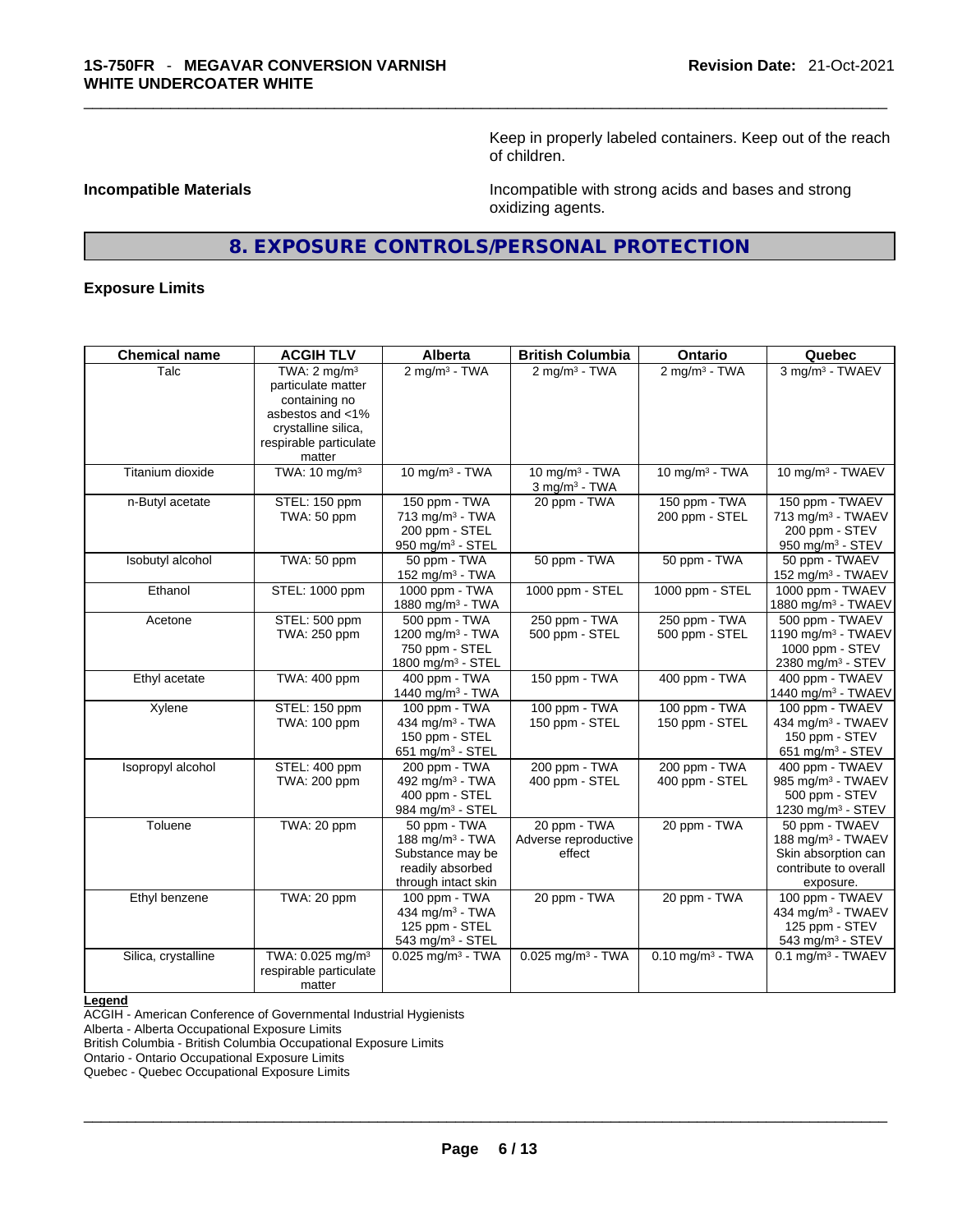N/E - Not established

- **Personal Protective Equipment**
	-

**Engineering Measures Ensure** Ensure adequate ventilation, especially in confined areas.

**Eye/Face Protection** Safety glasses with side-shields. If splashes are likely to occur, wear: Tightly fitting safety goggles **Skin Protection Protection Protective gloves and impervious clothing. Respiratory Protection Number 2012** Use only with adequate ventilation. In operations where exposure limits are exceeded, use a NIOSH approved respirator that has been selected by a technically qualified person for the specific work conditions. When spraying the product or applying in confined areas, wear a NIOSH approved respirator specified for paint spray or organic vapors.

**Hygiene Measures Avoid contact with skin, eyes and clothing. Remove and Avoid contact with skin, eyes and clothing. Remove and Avoid contact with skin, eyes and clothing. Remove and** wash contaminated clothing before re-use. Wash thoroughly after handling.

### **9. PHYSICAL AND CHEMICAL PROPERTIES**

**Appearance** liquid **Odor** solvent **Odor Threshold No information available No information available Density (lbs/gal)** 10.2 - 10.3 **Specific Gravity** 1.22 - 1.24 **pH bH 1 Viscosity (cps)** <br> **Viscosity (cps)** <br> **Solubility(ies)** <br> **No** information available **Water solubility Water solubility No information available Evaporation Rate Note 2008 No information available Note 2008 No information available Vapor pressure No information available Vapor density Vapor** density **No** information available **Wt. % Solids** 55 - 65 **Vol. % Solids Wt. % Volatiles** 35 - 45 **Vol. % Volatiles** 55 - 65 **VOC Regulatory Limit (g/L)** < 550 **Boiling Point (°F)** 136 **Boiling Point (°C)** 58 **Freezing point (°F) Freezing Point (°C)** No information available **Flash point (°F)** 30 **Flash Point (°C)** -1 **Method** PMCC **Flammability (solid, gas)** Not applicable<br> **Upper flammability limit:** Not applicable **Upper flammability limit: Lower flammability limit:** Not applicable **Autoignition Temperature (°F)**<br> **Autoignition Temperature (°C)** No information available **Autoignition Temperature (°C) Decomposition Temperature (°F)**<br> **Decomposition Temperature (°C)**<br>
No information available

No information available **Decomposition Temperature (°C)** No information available  $\overline{a}$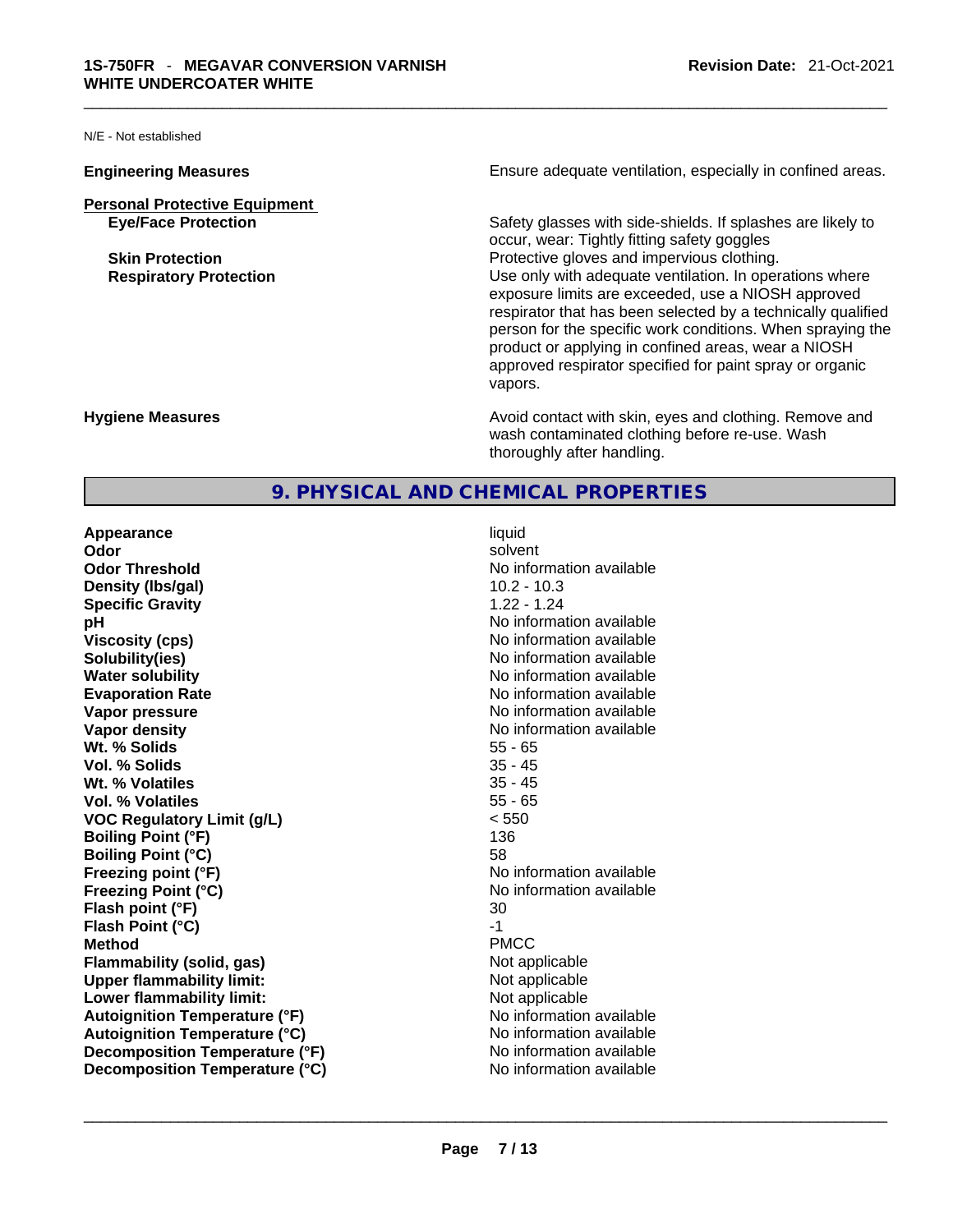**Partition coefficient Contract Contract Contract Contract Contract Contract Contract Contract Contract Contract Contract Contract Contract Contract Contract Contract Contract Contract Contract Contract Contract Contract** 

| <b>10. STABILITY AND REACTIVITY</b>                                          |                                                                                                                                                                                                                  |  |  |
|------------------------------------------------------------------------------|------------------------------------------------------------------------------------------------------------------------------------------------------------------------------------------------------------------|--|--|
| <b>Reactivity</b>                                                            | Not Applicable                                                                                                                                                                                                   |  |  |
| <b>Chemical Stability</b>                                                    | Stable under normal conditions. Hazardous polymerisation<br>does not occur.                                                                                                                                      |  |  |
| <b>Conditions to avoid</b>                                                   | Keep away from open flames, hot surfaces, static<br>electricity and sources of ignition. Sparks. Elevated<br>temperature.                                                                                        |  |  |
| <b>Incompatible Materials</b>                                                | Incompatible with strong acids and bases and strong<br>oxidizing agents.                                                                                                                                         |  |  |
| <b>Hazardous Decomposition Products</b>                                      | Thermal decomposition can lead to release of irritating<br>gases and vapors.                                                                                                                                     |  |  |
| Possibility of hazardous reactions                                           | None under normal conditions of use.                                                                                                                                                                             |  |  |
|                                                                              | 11. TOXICOLOGICAL INFORMATION                                                                                                                                                                                    |  |  |
| <b>Product Information</b><br>Information on likely routes of exposure       |                                                                                                                                                                                                                  |  |  |
| <b>Principal Routes of Exposure</b>                                          | Eye contact, skin contact and inhalation.                                                                                                                                                                        |  |  |
| <b>Acute Toxicity</b><br><b>Product Information</b>                          | Repeated or prolonged exposure to organic solvents may<br>lead to permanent brain and nervous system damage.<br>Intentional misuse by deliberately concentrating and<br>inhaling vapors may be harmful or fatal. |  |  |
| Symptoms related to the physical, chemical and toxicological characteristics |                                                                                                                                                                                                                  |  |  |
| <b>Symptoms</b>                                                              | No information available                                                                                                                                                                                         |  |  |
|                                                                              | Delayed and immediate effects as well as chronic effects from short and long-term exposure                                                                                                                       |  |  |
| Eye contact                                                                  | Severely irritating to eyes. May cause burns. Risk of<br>serious damage to eyes.                                                                                                                                 |  |  |
| <b>Skin contact</b>                                                          | May cause skin irritation and/or dermatitis. Prolonged skin                                                                                                                                                      |  |  |

**Inhalation Inhalation Harmful by inhalation. High vapor / aerosol concentrations** 

**Ingestion Ingestion Ingestion Harmful if swallowed. Ingestion may cause irritation to** 

 $\_$  ,  $\_$  ,  $\_$  ,  $\_$  ,  $\_$  ,  $\_$  ,  $\_$  ,  $\_$  ,  $\_$  ,  $\_$  ,  $\_$  ,  $\_$  ,  $\_$  ,  $\_$  ,  $\_$  ,  $\_$  ,  $\_$  ,  $\_$  ,  $\_$  ,  $\_$  ,  $\_$  ,  $\_$  ,  $\_$  ,  $\_$  ,  $\_$  ,  $\_$  ,  $\_$  ,  $\_$  ,  $\_$  ,  $\_$  ,  $\_$  ,  $\_$  ,  $\_$  ,  $\_$  ,  $\_$  ,  $\_$  ,  $\_$  ,

effects.

contact may defat the skin and produce dermatitis.

unconsciousness, and other central nervous system

mucous membranes. Small amounts of this product aspirated into the respiratory system during ingestion or

cause headaches, dizziness, drowsiness,

are irritating to the eyes, nose, throat and lungs and may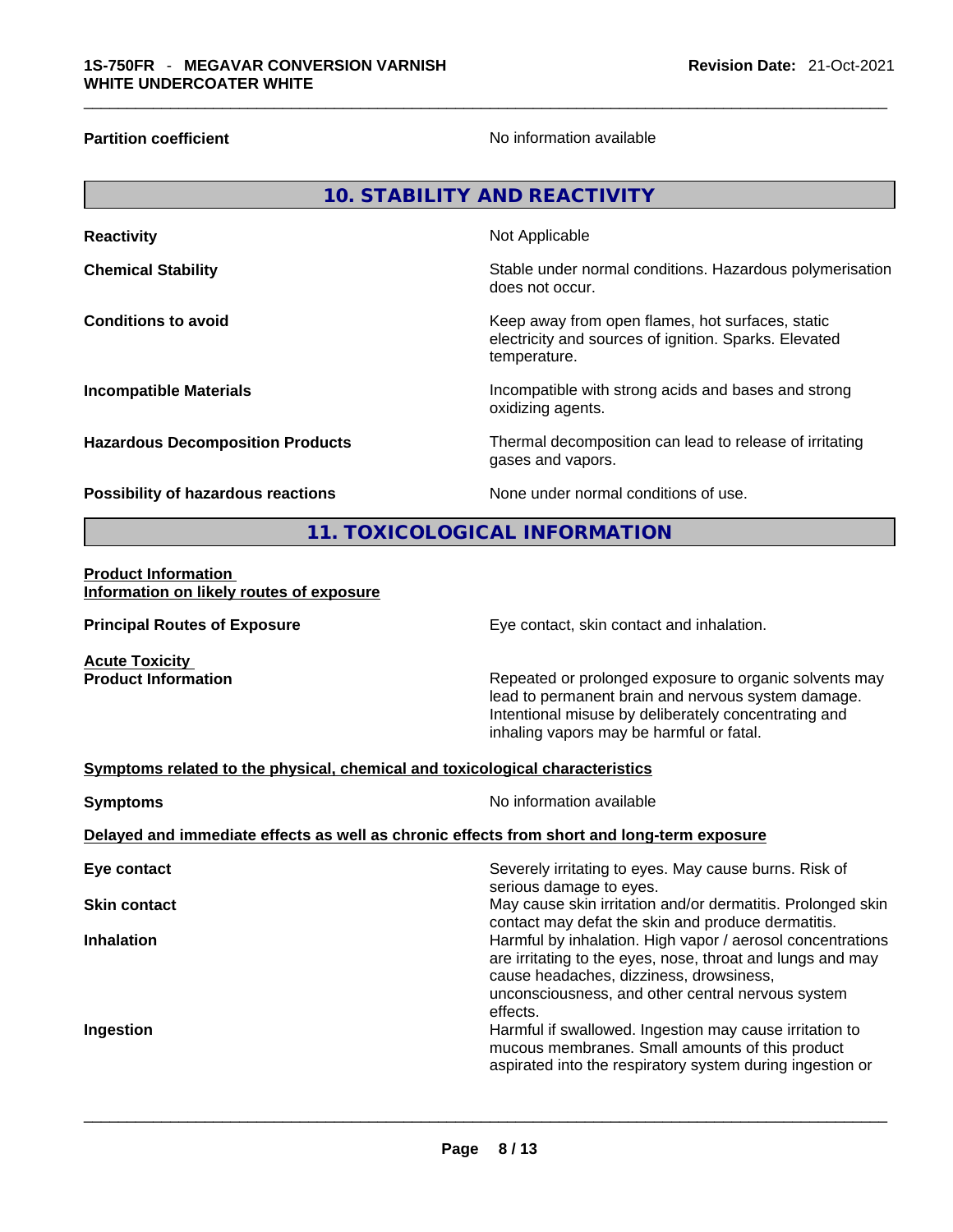| vomiting may cause mild to severe pulmonary injury,<br>possibly progressing to death.<br>No information available.<br>No information available.<br>No information available.<br>Possible risk of impaired fertility. Possible risk of harm to |
|-----------------------------------------------------------------------------------------------------------------------------------------------------------------------------------------------------------------------------------------------|
| the unborn child.                                                                                                                                                                                                                             |
| No information available.                                                                                                                                                                                                                     |
| liver, Respiratory system, Eyes, Skin, Central nervous<br>system, blood, Reproductive System.                                                                                                                                                 |
| May cause disorder and damage to the, Respiratory<br>system, Central nervous system.                                                                                                                                                          |
| Causes damage to organs through prolonged or repeated<br>exposure if inhaled, May cause disorder and damage to<br>the, liver, kidney, spleen, blood, Causes damage to organs<br>through prolonged or repeated exposure.                       |
| No information available.                                                                                                                                                                                                                     |
| May be harmful if swallowed and enters airways. Small<br>amounts of this product aspirated into the respiratory<br>system during ingestion or vomiting may cause mild to<br>severe pulmonary injury, possibly progressing to death.           |
|                                                                                                                                                                                                                                               |

# **Numerical measures of toxicity**

### **The following values are calculated based on chapter 3.1 of the GHS document**

| ATEmix (oral)                        | 9277 ma/ka |
|--------------------------------------|------------|
| <b>ATEmix (inhalation-dust/mist)</b> | 55.4 ma/L  |
| ATEmix (inhalation-vapor)            | 383.2 mg/L |

## **Component Information**

| Chemical name                   | Oral LD50             | Dermal LD50                                       | <b>Inhalation LC50</b>                |
|---------------------------------|-----------------------|---------------------------------------------------|---------------------------------------|
| Titanium dioxide<br>13463-67-7  | $> 10000$ mg/kg (Rat) |                                                   |                                       |
| n-Butyl acetate<br>123-86-4     | $= 10768$ mg/kg (Rat) | > 17600 mg/kg (Rabbit)                            | ۰                                     |
| Isobutyl alcohol<br>78-83-1     | $= 2460$ mg/kg (Rat)  | $=$ 3400 mg/kg (Rabbit)                           | $> 6.5$ mg/L (Rat) 4 h                |
| Ethanol<br>64-17-5              | $= 7060$ mg/kg (Rat)  |                                                   | $= 124.7$ mg/L (Rat) 4 h              |
| Acetone<br>67-64-1              | $= 5800$ mg/kg (Rat)  | > 15700 mg/kg (Rabbit)                            | $= 50100$ mg/m <sup>3</sup> (Rat) 8 h |
| Ethyl acetate<br>141-78-6       | $= 5620$ mg/kg (Rat)  | $> 18000$ mg/kg (Rabbit) $> 20$<br>mL/kg (Rabbit) | $= 4000$ ppm (Rat) 4 h                |
| Xylene<br>1330-20-7             | $=$ 3500 mg/kg (Rat)  | $>$ 4350 mg/kg (Rabbit)                           | $= 29.08$ mg/L (Rat) 4 h              |
| cellulose, nitrate<br>9004-70-0 | $5$ g/kg (Rat)        | $\blacksquare$                                    |                                       |
| Isopropyl alcohol<br>67-63-0    | $= 1870$ mg/kg (Rat)  | $= 4059$ mg/kg (Rabbit)                           | $= 72600$ mg/m <sup>3</sup> (Rat) 4 h |
| Toluene<br>108-88-3             | $= 2600$ mg/kg (Rat)  | $= 12000$ mg/kg (Rabbit)                          |                                       |
| Ethyl benzene<br>$100 - 41 - 4$ | $=$ 3500 mg/kg (Rat)  | $= 15400$ mg/kg (Rabbit)                          | $= 17.4$ mg/L (Rat) 4 h               |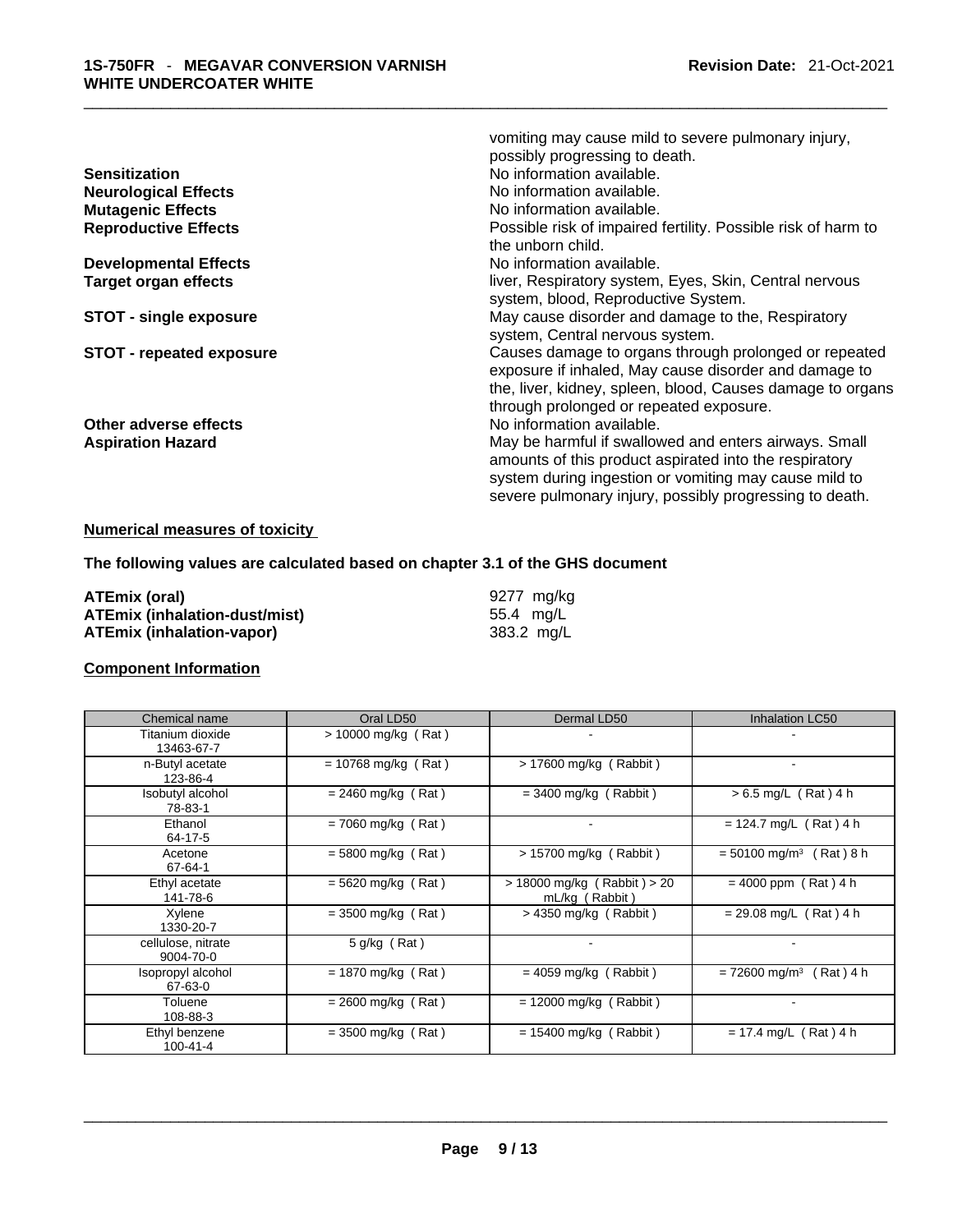#### **Chronic Toxicity**

#### **Carcinogenicity**

*The information below indicates whether each agency has listed any ingredient as a carcinogen:.* 

| <b>Chemical name</b> | <b>IARC</b>                    | NTP                    |
|----------------------|--------------------------------|------------------------|
|                      | 2B - Possible Human Carcinogen |                        |
| Titanium dioxide     |                                |                        |
|                      | 2B - Possible Human Carcinogen |                        |
| Ethyl benzene        |                                |                        |
|                      | 1 - Human Carcinogen           | Known Human Carcinogen |
| Silica, crystalline  |                                |                        |

• Crystalline Silica has been determined to be carcinogenic to humans by IARC (1) when in respirable form. Risk of cancer depends on duration and level of inhalation exposure to spray mist or dust from sanding the dried paint.• Although IARC has classified titanium dioxide as possibly carcinogenic to humans (2B), their summary concludes: "No significant exposure to titanium dioxide is thought to occur during the use of products in which titanium dioxide is bound to other materials, such as paint."

#### **Legend**

IARC - International Agency for Research on Cancer NTP - National Toxicity Program OSHA - Occupational Safety & Health Administration

**12. ECOLOGICAL INFORMATION** 

# **Ecotoxicity Effects**

The environmental impact of this product has not been fully investigated.

#### **Product Information**

#### **Acute Toxicity to Fish**

No information available

#### **Acute Toxicity to Aquatic Invertebrates**

No information available

#### **Acute Toxicity to Aquatic Plants**

No information available

#### **Persistence / Degradability**

No information available.

#### **Bioaccumulation**

There is no data for this product.

#### **Mobility in Environmental Media**

No information available.

#### **Ozone**

No information available \_\_\_\_\_\_\_\_\_\_\_\_\_\_\_\_\_\_\_\_\_\_\_\_\_\_\_\_\_\_\_\_\_\_\_\_\_\_\_\_\_\_\_\_\_\_\_\_\_\_\_\_\_\_\_\_\_\_\_\_\_\_\_\_\_\_\_\_\_\_\_\_\_\_\_\_\_\_\_\_\_\_\_\_\_\_\_\_\_\_\_\_\_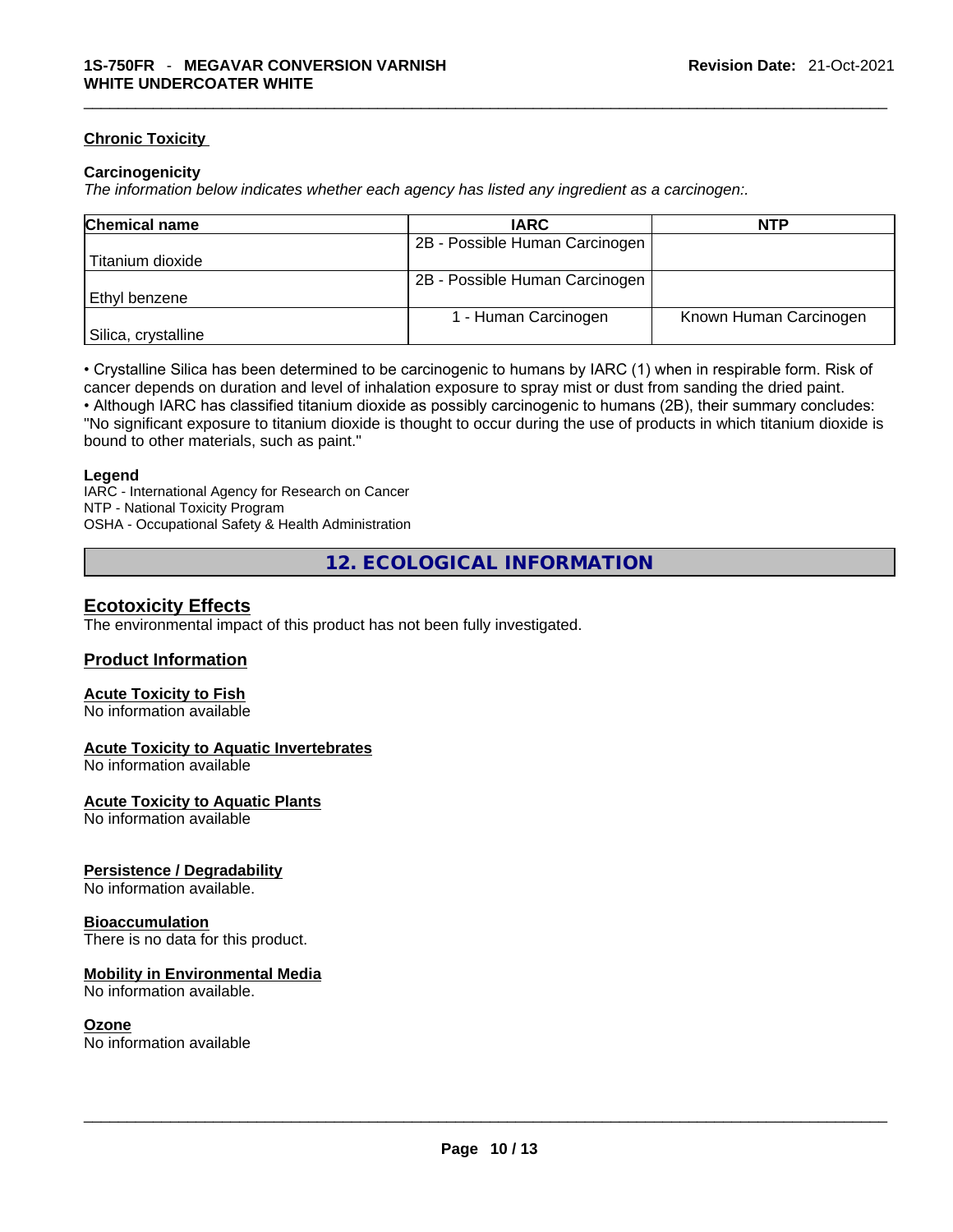#### **Component Information**

#### **Acute Toxicity to Fish**

Titanium dioxide  $LC50:$  > 1000 mg/L (Fathead Minnow - 96 hr.) n-Butyl acetate LC50: 18 mg/L (Fathead Minnow - 96 hr.) Acetone LC50: 8300 (Bluegill - 96 hr.) mg/L Xylene LC50: 13.5 mg/L (Rainbow Trout - 96 hr.) Ethyl benzene LC50: 12.1 mg/L (Fathead Minnow - 96 hr.)

#### **Acute Toxicity to Aquatic Invertebrates**

n-Butyl acetate EC50: 72.8 mg/L (Daphnia magna - 48 hr.) Acetone EC50: 12600 mg/L (Daphnia magna - 48 hr.) Ethyl benzene EC50: 1.8 mg/L (Daphnia magna - 48 hr.)

#### **Acute Toxicity to Aquatic Plants**

n-Butyl acetate EC50: 674.7 mg/L (Green algae (Scenedesmus subspicatus), 72 hrs.) Ethyl benzene EC50: 4.6 mg/L (Green algae (Scenedesmus subspicatus), 72 hrs.)

# **13. DISPOSAL CONSIDERATIONS**

**Waste Disposal Method** Dispose of in accordance with federal, state, provincial, and local regulations. Local requirements may vary, consult your sanitation department or state-designated environmental protection agency for more disposal options.

**Empty Container Warning <b>Emptied** Containers may retain product residue. Follow label warnings even after container is emptied. Residual vapors may explode on ignition.

# **14. TRANSPORT INFORMATION**

**TDG** 

**Proper Shipping Name** PAINT \_\_\_\_\_\_\_\_\_\_\_\_\_\_\_\_\_\_\_\_\_\_\_\_\_\_\_\_\_\_\_\_\_\_\_\_\_\_\_\_\_\_\_\_\_\_\_\_\_\_\_\_\_\_\_\_\_\_\_\_\_\_\_\_\_\_\_\_\_\_\_\_\_\_\_\_\_\_\_\_\_\_\_\_\_\_\_\_\_\_\_\_\_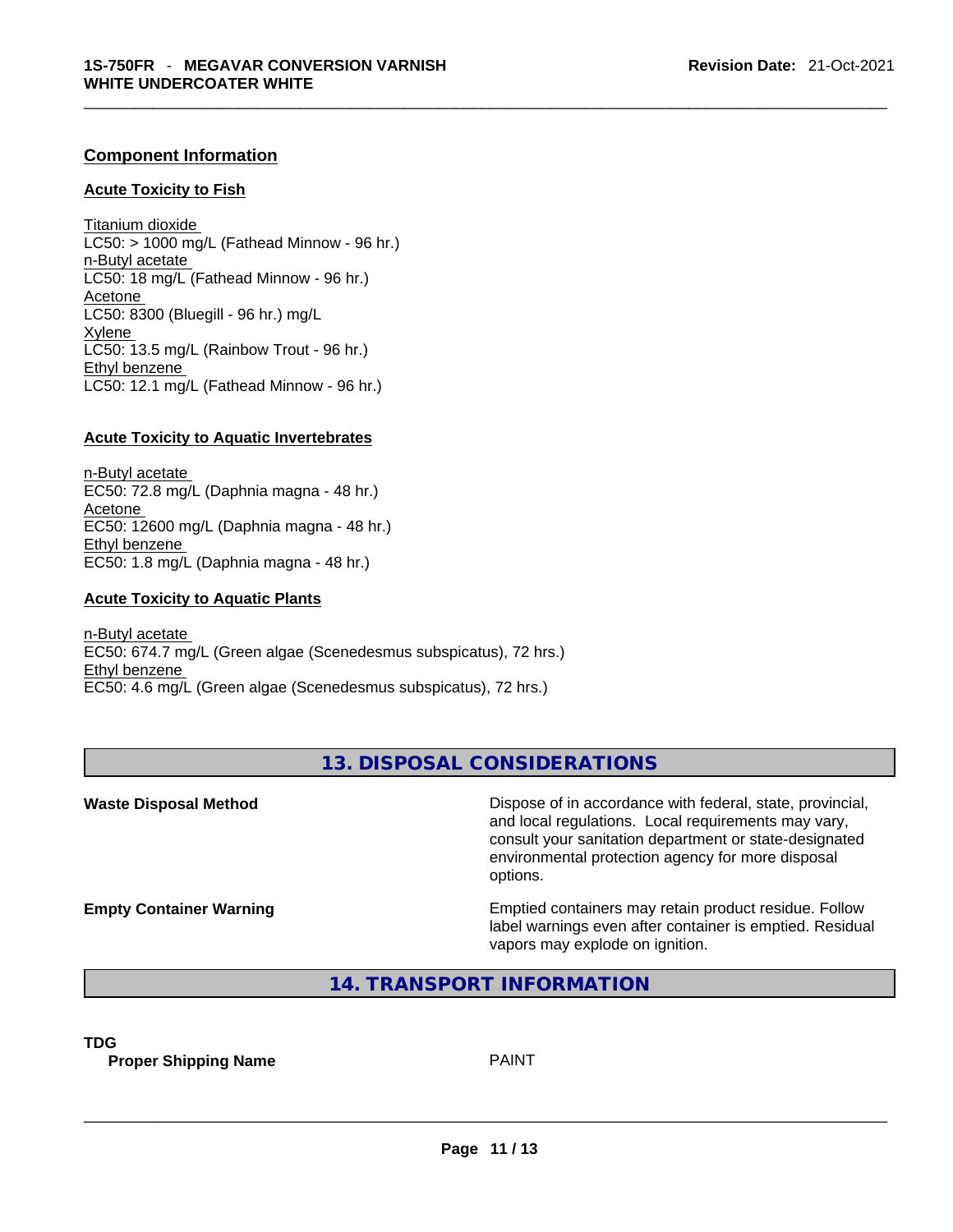**Hazard class** 3 **Packing Group** II

# **UN-No.** UN1263 **Description** UN1263, PAINT, 3, II

**ICAO / IATA CONTACTER CONTACTER INCOVER THE CONTACT CONTACT OF EXAMPLE INCOVER THE PREPARER INCOLLECT ACTS** 

**IMDG / IMO Contact the preparer for further information.** 

# **15. REGULATORY INFORMATION**

# **International Inventories**

| <b>TSCA: United States</b> | Yes - All components are listed or exempt. |
|----------------------------|--------------------------------------------|
| <b>DSL: Canada</b>         | Yes - All components are listed or exempt. |

### **National Pollutant Release Inventory (NPRI)**

#### **NPRI Parts 1- 4**

This product contains the following Parts 1-4 NPRI chemicals:

| <b>Chemical name</b> | CAS No.        | Weight-%   | <b>NPRI Parts 1-4</b> |
|----------------------|----------------|------------|-----------------------|
| Isobutyl alcohol     | 78-83-1        | $5 - 10%$  | Listed                |
| Xvlene               | 1330-20-7      | - 5%       | Listed                |
| Isopropyl alcohol    | 67-63-0        | - 5%       | Listed                |
| Toluene              | 108-88-3       | - 5%       | ∟isted                |
| Ethyl benzene        | $100 - 41 - 4$ | $0.5 - 1%$ | ∟isted                |
|                      |                |            |                       |

#### **NPRI Part 5**

This product contains the following NPRI Part 5 Chemicals:

| <b>Chemical name</b> | <b>CAS No.</b> | Weight-%  | <b>NPRI Part 5</b> |  |
|----------------------|----------------|-----------|--------------------|--|
| n-Butyl acetate      | 123-86-4       | $5 - 10%$ | Listed             |  |
| Ethanol              | 64-17-5        | $3 - 7%$  | Listed             |  |
| Ethyl acetate        | 141-78-6       | 1 - 5%    | Listed             |  |
| Xvlene               | 1330-20-7      | 1 - 5%    | Listed             |  |
| Isopropyl alcohol    | 67-63-0        | 1 - 5%    | Listed             |  |
| Toluene              | 108-88-3       | 1 - 5%    | Listed             |  |
|                      |                |           |                    |  |

#### **WHMIS Regulatory Status**

This product has been classified in accordance with the hazard criteria of the Hazardous Products Regulations (HPR) and the SDS contains all the information required by the HPR.

# **16. OTHER INFORMATION**